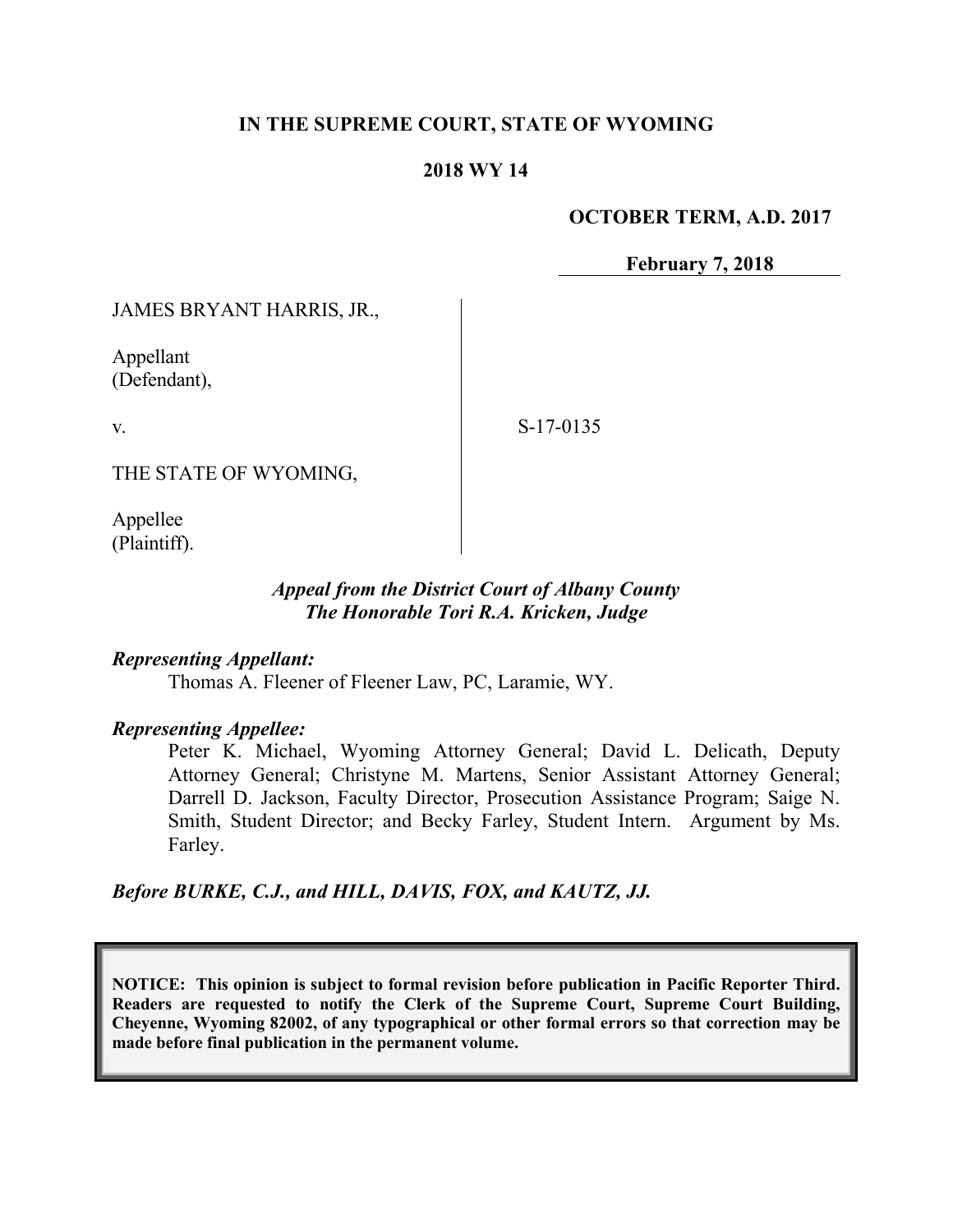**HILL,** Justice.

[¶1] James Bryant Harris, Jr., argues that the trial court erred in denying his motion to suppress evidence obtained as a result of a detention and subsequent search of his vehicle. We affirm.

## **ISSUE**

[¶2] Mr. Harris submits his single issue on appeal:

Did the trial court err in denying Appellant's Motion to Suppress Evidence obtained as a result of his illegal detention and subsequent search of his vehicle?

# **FACTS**

[¶3] On May 5, 2016, in the early afternoon, Trooper Aaron Kirlin initiated a vehicle stop on Interstate 80 for speeding. Two people occupied the vehicle – James Harris and his wife, Katelyn. The trooper requested Mr. Harris's license, registration, and proof of insurance, and told Mr. Harris he would only be warned for speeding. The information checked out, except for the insurance card's expiration date.

[¶4] After some discussion about the insurance, Trooper Kirlin asked Mr. Harris to come back to the patrol car while he verified the remaining documentation. While in the patrol car, Trooper Kirlin inquired about the Harris's travel plans. Mr. Harris was unclear about when exactly they left Salt Lake City, Utah, or when they left Florida, and requested the trooper to ask his wife. Mr. Harris also said it had taken two days to drive from Salt Lake City, and that they intended to travel to Florida in the same amount of time, which the trooper found odd.

[¶5] During the hearing on Mr. Harris's motion, Trooper Kirlin testified that throughout the encounter, Mr. Harris was nervous, as evidenced by a rocking leg, fidgeting with his pants pockets, and excessive talking. The trooper testified that he tried to set Harris at ease by asking about things like fishing, but when returning to the subject of travel plans, his nervousness returned. The trooper also testified that when he asked Harris about medical conditions, he responded that he had an anxiety disorder.

[¶6] Trooper Kirlin testified that he then went back to the Harris's car to speak with Mrs. Harris. She reported she was having trouble finding the updated insurance information, and when asked about travel plans, she stated they were traveling from Eugene, Oregon. She stated they were driving straight through to Florida, but did make a couple stops in various towns, but did not remember which ones, except for Salt Lake City. The trooper retuned to the patrol car and asked Mr. Harris if he had ever been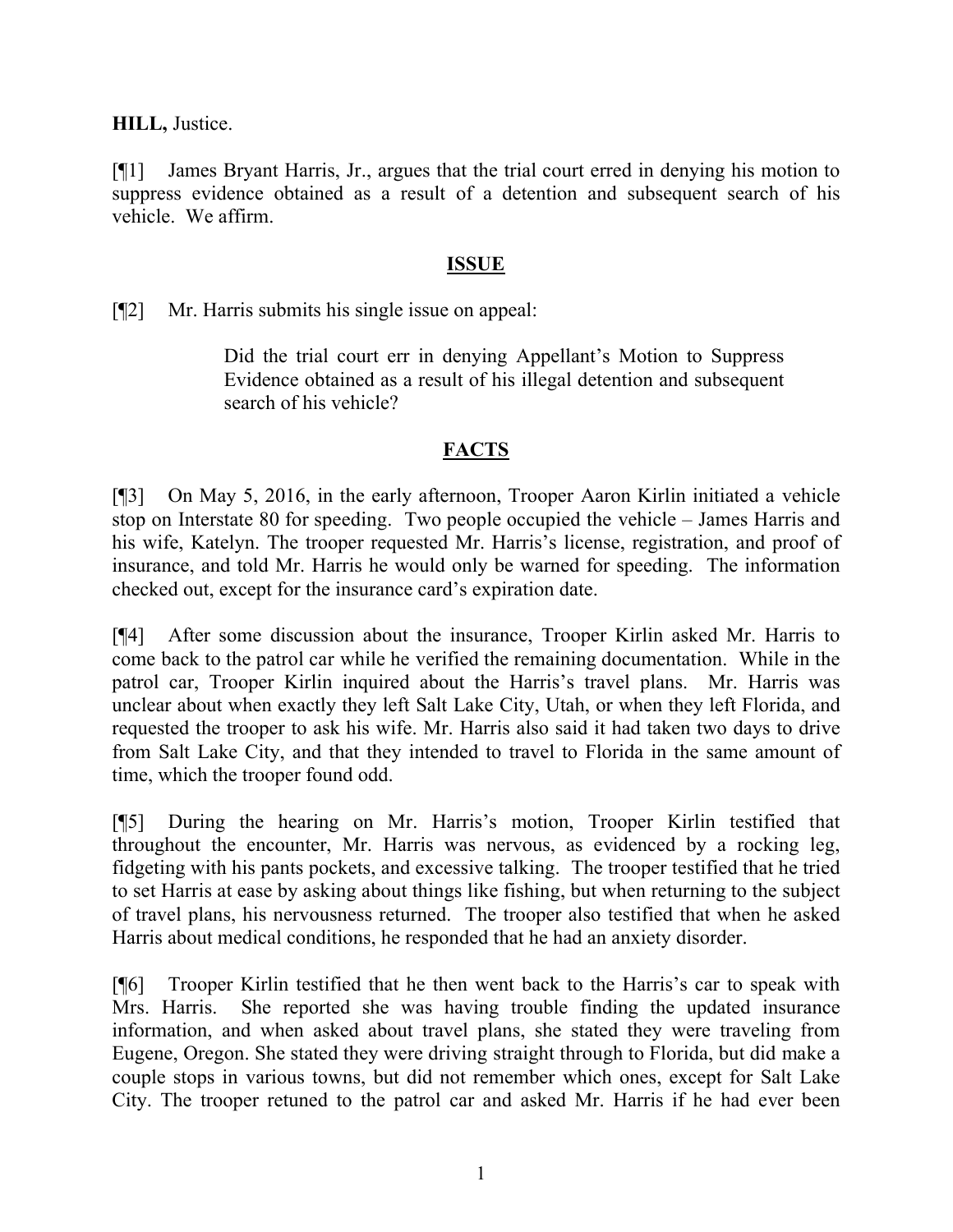arrested. The trooper testified that early on in his contact with Mr. Harris, dispatch informed him that his car had been stopped three months earlier near Rock Springs, Wyoming, and that had resulted in the seizure of a small amount of marijuana and the issuance of a citation. In response to the trooper's question about ever having been arrested, Mr. Harris said no, but then "kind of argued his case that he'd never been arrested."

[¶7] Trooper Kirlin once again returned to the Harris vehicle. Mrs. Harris had found the insurance information, and the trooper confronted her with the discrepancies in the two stories. She explained away the differences by stating that Mr. Harris had been living in Oregon for a year and a half, and that she did not know what he was doing there – maybe fishing, but that they had been separated for over six years.

[¶8] When the trooper compared the two stories, Mr. Harris explained to the trooper that during the first part of the stop, he panicked and accidentally told him details of a previous trip. Trooper Kirlin then advised the couple of their detention and also of their Miranda rights. He also deployed his K-9, Frosty, who alerted to the presence of a controlled substance in two spots of the vehicle. A subsequent search revealed THC "Vape" Capsules and 16.27 pounds of marijuana. The trooper arrested Harris for one count of possession of a controlled substance and one count of a controlled substance with intent to deliver.

[¶9] Harris pleaded not guilty to both charges, and on September 7, 2016, filed a motion to suppress evidence based on the roadside search of his car. During the hearing on his motion, Harris argued that under the totality of the circumstances, Trooper Kirlin did not have reasonable suspicion of illegal activity unrelated to the reason of the initial traffic stop that justified an extension of the scope of the stop. He argued that the detention was unconstitutional because the trooper lacked reasonable suspicion as Harris and his wife had corrected the discrepancies in their travel plans, and even if the Trooper developed reasonable suspicion, he developed it after Harris's wife obtained the updated insurance information. Harris also questioned whether the drug dog alerted or not, and stated that he would "let" the tape speak for itself.'

[¶10] In contrast, the State argued that the trooper developed reasonable suspicion based upon travel plan discrepancies and oddities, Mr. Harris's nervousness, and not admitting his criminal history. The trooper also explained the delay in the traffic stop because Harris was unable to provide an up to date proof of insurance until late in the stop. Trooper Kirlin testified during the hearing about the myriad facts that led him to be suspicious of ongoing criminal activity. He mentioned the discrepancies of their travel plans, Mr. Harris's nervousness, and his dishonesty about his previous criminal record.

[¶11] The district court denied Mr. Harris's motion to suppress. The court concluded: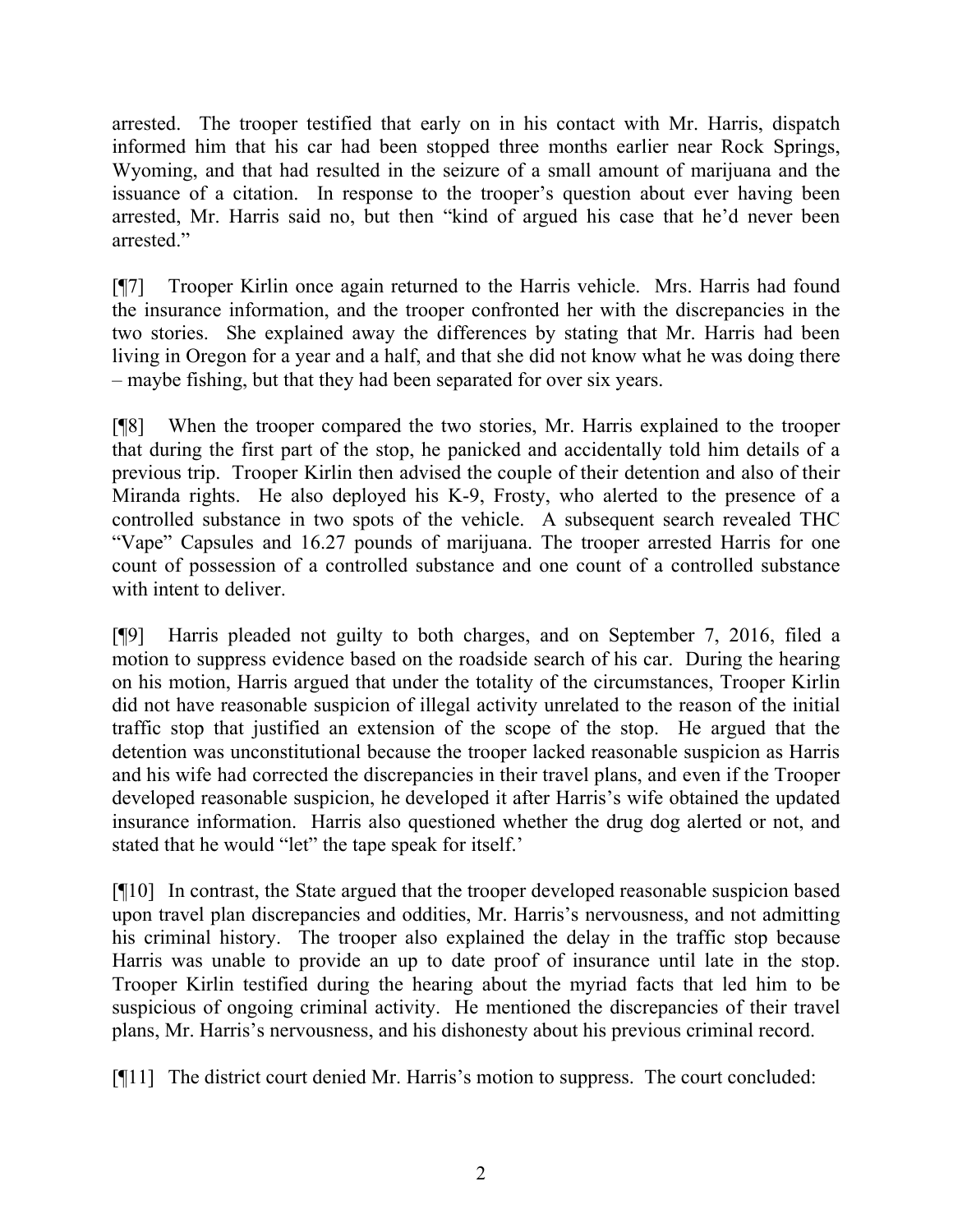… under the totality of the circumstances, Trooper Kirlin had reasonable , articulable facts to justify detaining Mr. Harris and Mrs. Harris and to justify further inquiry. Also under this set of circumstances, including Mrs. Harris's responses to his questions regarding the presence of controlled substances in the vehicle, Trooper Kirlin then had reasonable suspicion to expand the scope of the stop so as to deploy his K-9, Frosty, for an exterior sniff of the vehicle." (footnote and citations omitted).

[¶12] After the district court denied Mr. Harris's motion to suppress, the State and Mr. Harris entered into a plea agreement, wherein Mr. Harris could plead guilty to the count of possession of a controlled substance, conditioned on his right to appeal the district court's denial of his motion to suppress. The court sentenced him to three to five years, suspended in favor of three years' probation. This appeal followed.

# **STANDARD OF REVIEW**

[¶13] When reviewing the denial of a motion to suppress, we view the evidence in the light most favorable to the district court and defer to its factual findings unless they are clearly erroneous. We review *de novo* the ultimate determination regarding the constitutionality of a particular search or seizure. *Wallace v. State*, 2009 WY 152, ¶ 8, 221 P.3d 967, 969 (Wyo. 2009); *Garvin v. State*, 2007 WY 190, ¶ 10, 172 P.3d 725, 728 (Wyo. 2007).

## **DISCUSSION**

[¶14] Harris argues on appeal that the scope of the originally lawful stop was impermissibly extended. Though he does not contest the validity of the initial stop, or even whether the trooper had probable cause to search his vehicle, Mr. Harris contends that the scope of the stop was impermissibly extended to allow the trooper to develop probable cause. In response, the State argues that under a totality of circumstances, the record supports the district court's finding that Trooper Kirlin developed reasonable suspicion early on in the encounter, and thus the scope of the stop was not improperly exceeded.

[¶15] The Fourth Amendment protects individuals from unreasonable searches and seizures*. U.S. Const. amend. IV*. A routine traffic stop constitutes a seizure within the meaning of the Fourth Amendment "even though the purpose of the stop is limited and the resulting detention quite brief." *Damato v. State*, 2003 WY 13, ¶ 9, 64 P.3d 700, 704 (Wyo. 2003) (quoting *Delaware v. Prouse*, 440 U.S. 648, 653, 99 S.Ct. 1391, 1396, 59 L.Ed.2d 660 (1979)). There are three levels of interaction between police officers and citizens: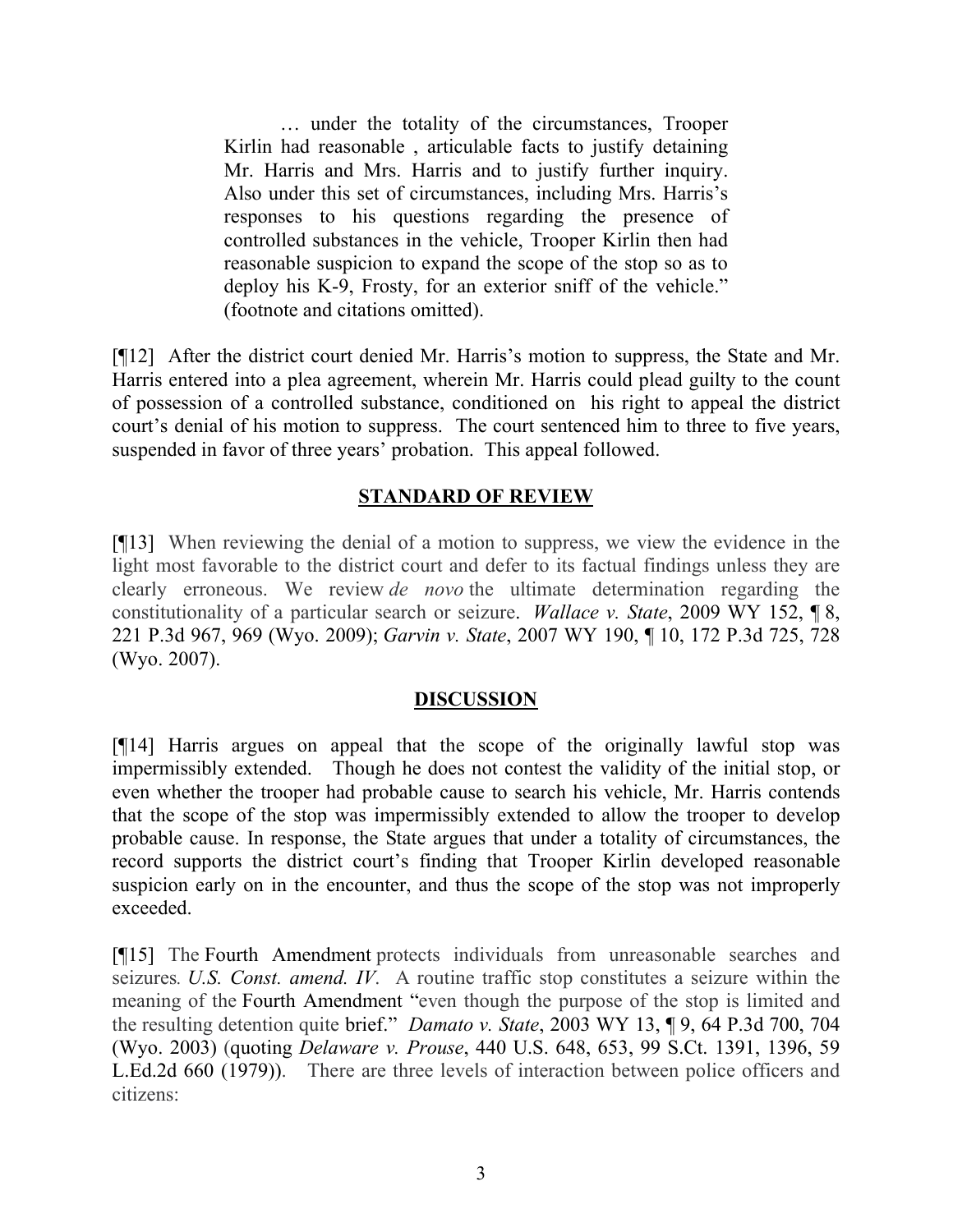The least intrusive contact between a citizen and police is a consensual encounter. *Custer*, ¶ 13, 135 P.3d at 624-25. A consensual encounter is not a seizure and does not implicate Fourth Amendment protections. The second tier is the investigatory or Terry stop, named after the seminal case *Terry v. Ohio*, 392 U.S. 1, 88 S. Ct. 1868, 20 L. Ed. 2d 889 (1968). An investigatory detention is a seizure under the Fourth Amendment. *Custer*, ¶ 13, 135 P.3d at 624-25. However, because of its limited nature, a law enforcement officer is only required to show "the presence of specific and articulable facts and rational inferences which give rise to a reasonable suspicion that a person has committed or may be committing a crime" in order to justify the detention. *Id.,* quoting *Wilson v. State*, 874 P.2d 215, 220 (Wyo. 1994). The most intrusive encounter between police and a citizen is an arrest. An arrest " 'requires justification by probable cause to believe that a person has committed or is committing a crime.' " *Id*. at 625, quoting *Wilson*, 874 P.2d at 219-20.

*Flood v. State,* 2007 WY 167, ¶ 14, 169 P.3d 538, 543-544 (Wyo. 2007).

[¶16] This case involves an investigatory detention, otherwise known as a Terry Stop. A Terry Stop is limited in nature, and therefore, officers are justified in detaining an individual only if they have reasonable suspicion. *Flood*, ¶ 14, 169 P.3d at 544. The reasonableness of a traffic stop is determined by applying a two-part analysis: (1) whether the initial stop was justified; and (2) whether the officer's actions during the detention were "reasonably related in scope to the circumstances that justified the interference in the first instance." *Garvin*, ¶ 13, 172 P.3d at 728-29 (citing *Terry v. Ohio*, 392 U.S. 1, 19-20, 88 S.Ct. 1868, 1879, 20 L.Ed.2d 889 (1968)); *see also Wallace*, ¶ 12, 221 P.3d at 970; *Damato*, ¶ 9, 64 P.3d at 705. Here, we are only concerned with the second part of the analysis because Mr. Harris concedes that the initial stop was justified.

[¶17] With respect to the second prong of the analysis, this Court has stated:

During a routine traffic stop, a law enforcement officer may request a driver's license, proof of insurance and vehicle registration, run a computer check, and issue a citation. Generally, the driver must be allowed to proceed on his way without further delay once the officer determines the driver has a valid driver's license and is entitled to operate the vehicle. In the absence of consent, an officer may expand the investigative detention beyond the purpose of the initial stop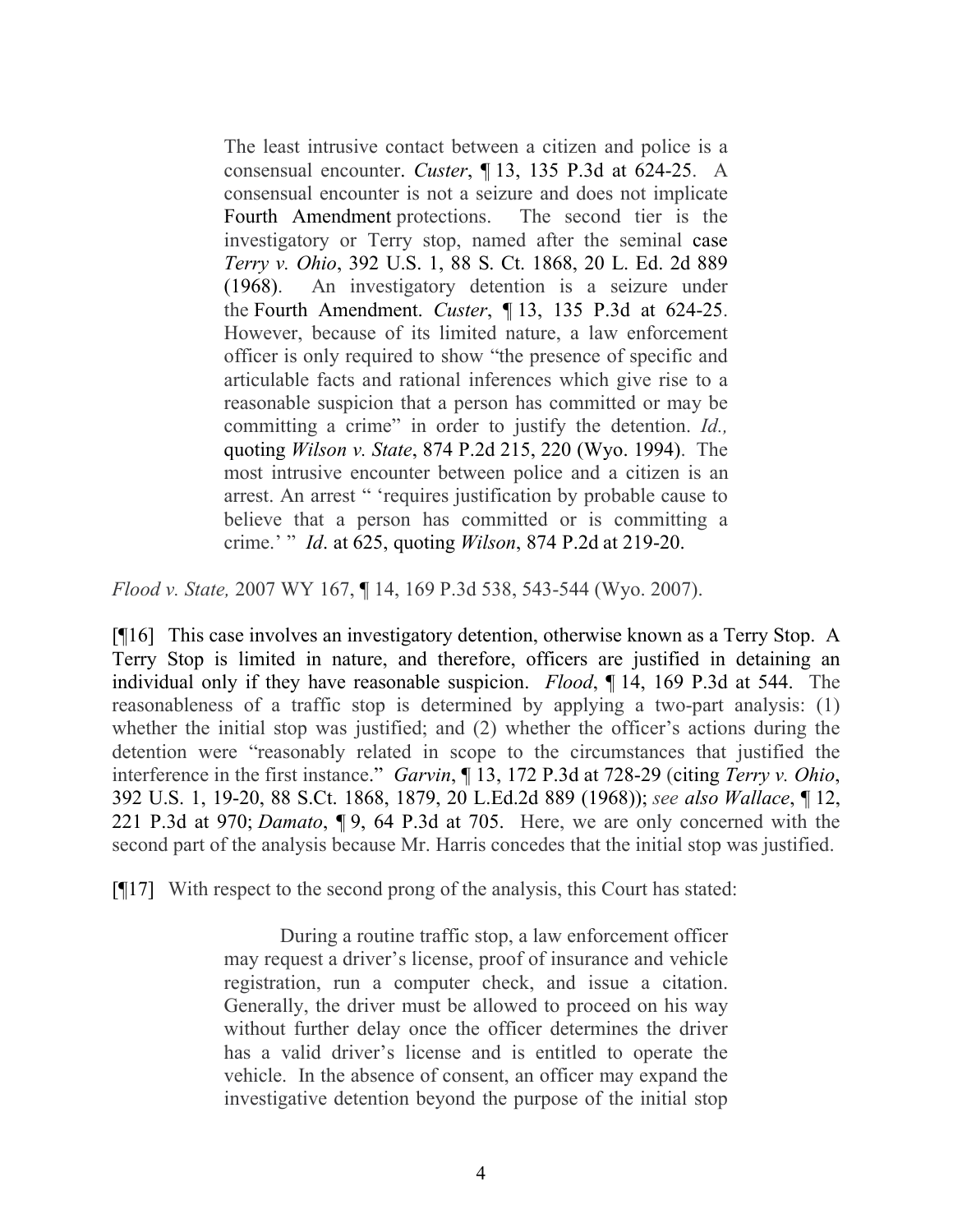only if there exists an " 'objectively reasonable and articulable suspicion' that criminal activity has occurred or is occurring."

*Garvin*, **[14, 172 P.3d at 729 (internal citations and quotation marks omitted). We have** never imposed an arbitrary time limit when determining the permissible length of a traffic stop. *Lindsay v. State*, 2005 WY 34, ¶ 19, 108 P.3d 852, 857 (Wyo. 2005). Instead, we examine whether law enforcement "diligently pursued a means of investigation that was likely to confirm or dispel their suspicions quickly and without undue delay in detaining a defendant." *Id*.

[¶18] Mr. Harris's first area of concern is that it was unreasonable for the Trooper to verify his insurance information because it was, in fact, valid. Although the card was facially valid, Trooper Kirlin testified that he did not believe that he had been provided with a valid proof of insurance until the end of the stop when Mr. Harris's wife provided updated information. We have said before that "[t]o be reasonable is not to be perfect, and so the Fourth Amendment allows for some mistakes on the part of government officials, giving them 'fair leeway for enforcing the law in the community's protection.' " *Allgier v. State,* 2015 WY 137, ¶ 14, 358 P.3d 1271, 1276 (Wyo. 2015) (citing *Heien v. North Carolina,* \_\_\_ U.S. \_\_\_,135 S. Ct. 530, 536 (2014)). The mistake of fact must be "objectively reasonable." *Heien* at 539. While the district court did not make any specific findings regarding the objective reasonableness of the mistake of fact, it did state that it had "no reason to doubt the delay attributed to Trooper Kirlin's continued attempts to ensure a valid proof of insurance for Mr. Harris's vehicle." After our review of the record, nor do we.

[¶19] Mr. Harris next argues generally that the trooper's actions were not reasonably related in scope to the initial reason for stopping Mr. Harris's vehicle (speeding). Contrary to Mr. Harris's assertion, Trooper Kirlin did not need reasonable suspicion at the time he told Mr. Harris he would be issued a warning for speeding. (*See United States v. Kitchell,* 653 F.3d 1026, 1206 (10<sup>th</sup> Cir. 2011)). All in all, the duration of the stop in this case was twenty-eight minutes, the cause of which was mostly due to the couple's inability to provide proof of valid insurance. *Kitchell* states that law enforcement officers, as part of a traffic stop, may request registration, proof of insurance and driver's license, run computer checks and issue warnings and citations. *Id.,* 653 F.3d at 1217; e.g., *Campbell v. State,* 2004 WY 106, ¶ 12, 97 P.3d 781, 784-85 (Wyo. 2004); *see also Garvin,* ¶ 14, 172 P.3d. at 729. When a seizure is justified simply on the basis of issuing a warning ticket the seizure "can become unlawful if it is prolonged beyond the time reasonably required to **complete** that mission." *Kitchell,* 653 F.3d at 1217 (emphasis added). Here, the officer testified that he believed the insurance to be invalid, thus the twenty-eight minute stop to assess its validity.